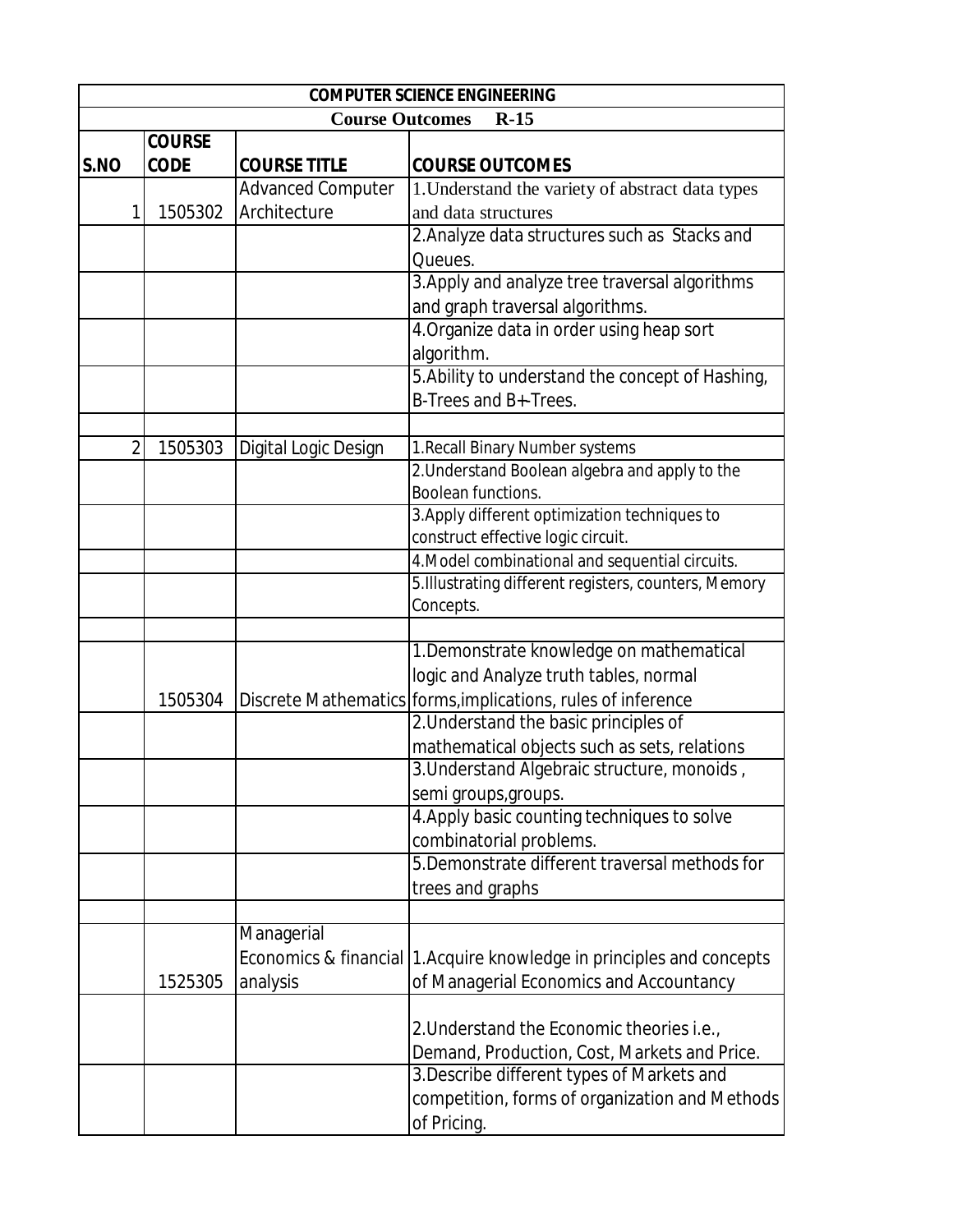|         |                        | 4. Examine the profitability of various Projects.          |
|---------|------------------------|------------------------------------------------------------|
|         |                        | 5. Utilize tools and techniques to analyze and             |
|         |                        | interpret the key parameters of financial                  |
|         |                        | performance.                                               |
|         |                        |                                                            |
|         | Formal Languages &     | 1. Demonstrate knowledge on Formal languages and           |
| 1505404 | Automata Theory        | automata                                                   |
|         |                        | 2. Analyze the classification of languages, automata's     |
|         |                        | and their computing power.                                 |
|         |                        | 3. Design grammars and automata (recognizers) for          |
|         |                        | regular expressions and formal languages.                  |
|         |                        | 4.solve to the computational problems using Push           |
|         |                        | Down automata                                              |
|         |                        | 5. Apply Turing Machine to solve computational<br>problems |
|         |                        |                                                            |
|         |                        | 1. Understand the organization of the control              |
|         | Computer               | unit, Arithmetic unit, Logical unit, Memory unit           |
| 1505406 | Organization           | and the I/O unit.                                          |
|         |                        | 2. Ability to analyze the concept of various               |
|         |                        | microoperations.                                           |
|         |                        | 3. Recall arithmetic operations of binary number           |
|         |                        | system.                                                    |
|         |                        | 4. Ability to analyze memory and I/O devices               |
|         |                        | effectively and to explore the hardware                    |
|         |                        | requirements for cache memory ad virtual                   |
|         |                        | memory and understand the concept of I/O                   |
|         |                        | organization.                                              |
|         |                        | 5. Illustrate the concept of pipelining and                |
|         |                        | multiprocessors                                            |
|         |                        |                                                            |
|         | <b>Object Oriented</b> | 1. Understand and implement OOP concepts like              |
|         | Programming & Data     | class, inheritance, polymorphism, constructor,             |
| 1505307 | structures lab         | destructor and friend function                             |
|         |                        | 2. Understand and implement Stack ADT and                  |
|         |                        | Queue ADT using arrays and linked list.                    |
|         |                        | 3. Choose and identify the appropriate data                |
|         |                        | structure for given problem.                               |
|         |                        | 4. Organize data in order using various sorting            |
|         |                        | techniques.                                                |
|         |                        | 5. Analyze and apply right searching strategy for          |
|         |                        | a sequence of elements.                                    |
|         |                        |                                                            |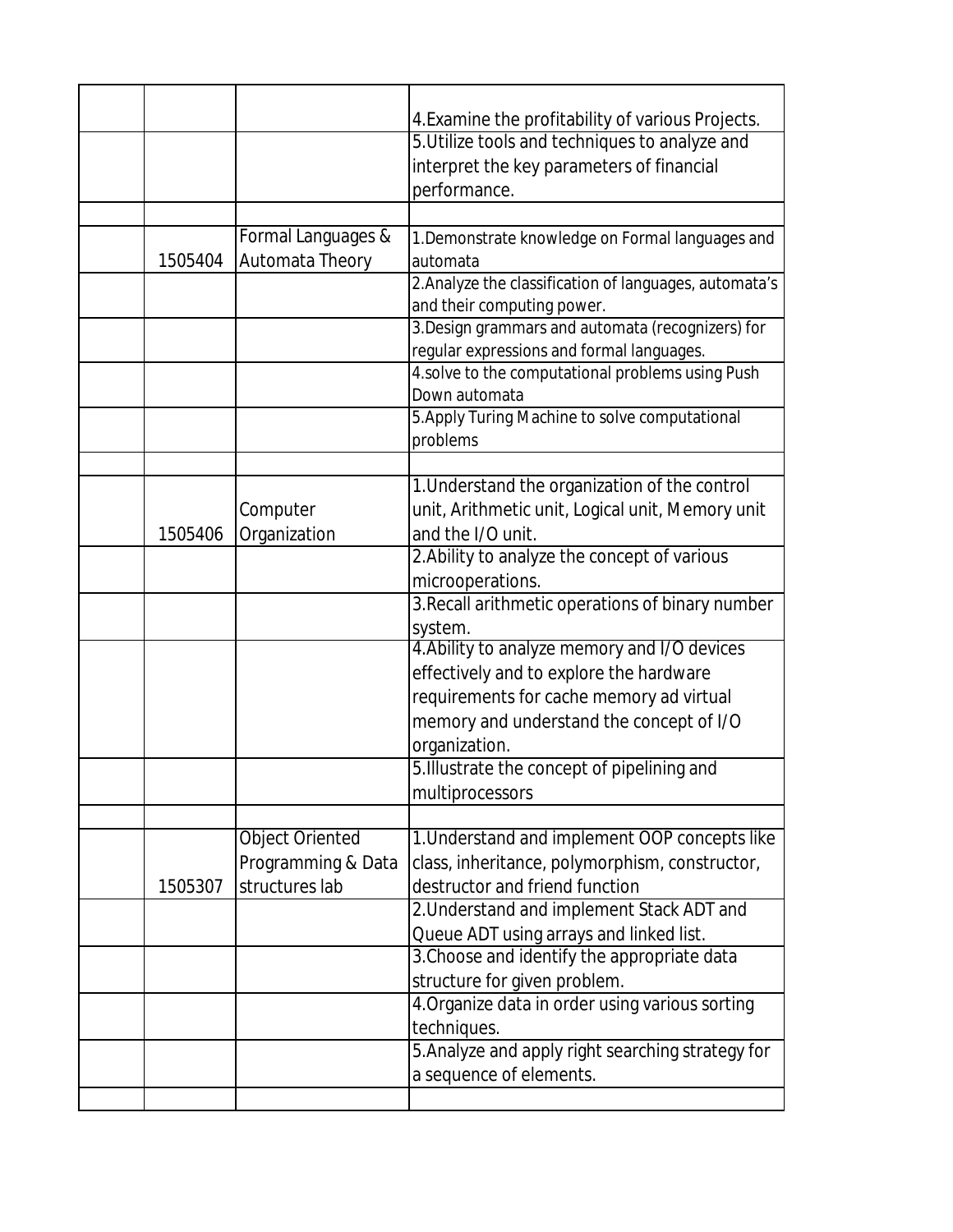| 1. Define web server and installations of various |
|---------------------------------------------------|
|                                                   |
|                                                   |
| 2. Understand the scripting languages HTML,       |
| CSS, Java Script and create static web pages.     |
| 3. Interpret the server side scripting PHP and    |
| create dynamic web pages.                         |
| 4. Outline the advanced concepts of PHP and       |
| design web pages to authenticate users.           |
| 5. Develop server side programs using PHP and     |
| accessing database through PHP.                   |
|                                                   |
| 1. Understand the terminology and concepts of     |
| the OSI reference model and TCP-IP.               |
| 2. Describe the functions of Data link layer and  |
|                                                   |
| 3. Classifying the different routing algorithms   |
| and IP addressing with network layer.             |
| 4. Understand connection establishment and        |
| services provides by TCP and UDP.                 |
| 5. Explain the working of DNS and World Wide      |
|                                                   |
|                                                   |
| 1. Understand and Demonstrate basic               |
| knowledge in Software Engineering.                |
| 2.Identify Requirements, Analyze and prepare      |
|                                                   |
| 3. Understand and develop design in different     |
| Contexts i.e Architecture, Component and User     |
|                                                   |
| 4. Demonstrate different Software Testing         |
|                                                   |
| 5. Understand the concepts of Software Project    |
| Management, Risk Management, and Software         |
|                                                   |
|                                                   |
| 1. Understand and analyze the various phases of   |
|                                                   |
| 2. Identify the tokens using lexical analyzer     |
|                                                   |
|                                                   |
| 3. Categorize and implement parsing techniques.   |
| 4. Understand syntax directed definition and      |
| develop type checking semantics using             |
| synthesized and inherited attributes.             |
|                                                   |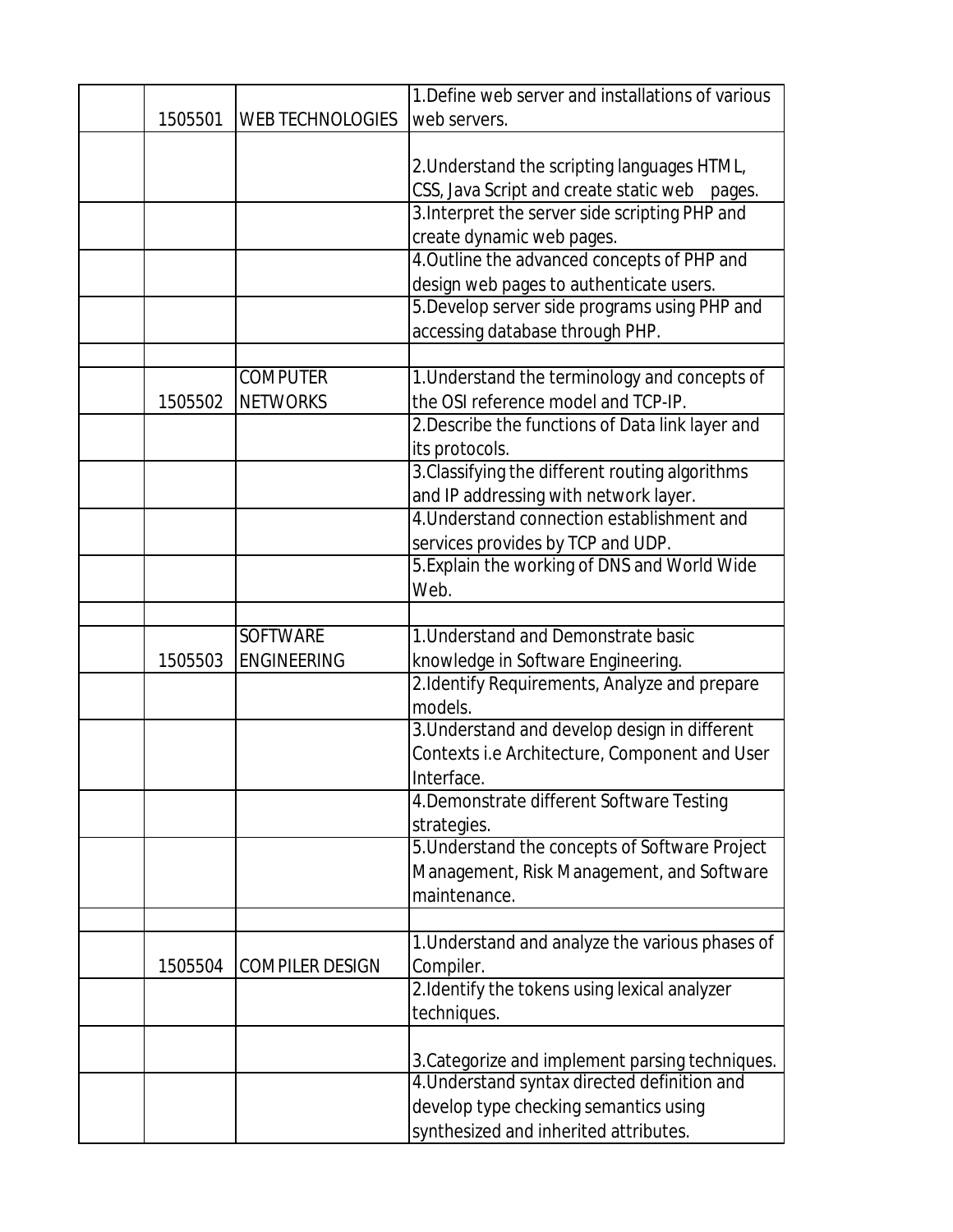|         |                         | 5. Understand the storage allocation and                     |
|---------|-------------------------|--------------------------------------------------------------|
|         |                         | intermediate code representations.                           |
|         |                         | 6. Summarize the code optimize techniques and                |
|         |                         | demonstrate code generation technique and                    |
|         |                         | concepts.                                                    |
|         |                         |                                                              |
|         | <b>ADVANCED</b>         |                                                              |
|         | <b>COMPUTER</b>         |                                                              |
|         |                         | ARCHITECTURE (CBCC 1. Understanding Parallelism and Parallel |
| 1505505 | I)                      | architectures.                                               |
|         |                         | 2. Remembering System interconnection                        |
|         |                         | Architectures.                                               |
|         |                         |                                                              |
|         |                         | 3. Analyzing Principles of scalable performance.             |
|         |                         | 4. Understanding about different concepts                    |
|         |                         | related to Pipelines.                                        |
|         |                         | 5. Ability to use Thread level parallelism                   |
|         |                         |                                                              |
|         | <b>WEB TECHNOLOGIES</b> | 1. Design static web pages using HTML, CSS and               |
| 1505509 | LAB                     | Java Script.                                                 |
|         |                         | 2. Create dynamic web pages using PHP and Java               |
|         |                         | Script.                                                      |
|         |                         | 3. Design web pages to authenticate users using              |
|         |                         | Cookies.                                                     |
|         |                         | 4. Develop server side programs using PHP and                |
|         |                         | accessing database through PHP.                              |
|         |                         |                                                              |
|         | <b>Advanced English</b> |                                                              |
|         | Communication           |                                                              |
| 1524510 | Skills Lab              | 1. Describe Speaking and listening skills                    |
|         |                         | 2. Understand various kinds of reports and                   |
|         |                         | present them schematically                                   |
|         |                         | 3. Analyze Behavioural skills                                |
|         |                         | 4. Illustrate various employability skills required          |
|         |                         | for the employment                                           |
|         |                         | 5. Classify the verbal and non-verbal                        |
|         |                         | communication                                                |
|         |                         |                                                              |
|         |                         |                                                              |
|         | <b>Object Oriented</b>  | 1. Understanding the principles of modeling,                 |
| 1505601 | Analysis & Design       | object oriented modeling and benefits of each.               |
|         |                         | 2.Identify, analysis and model structural and                |
|         |                         | behavioral concepts of the system.                           |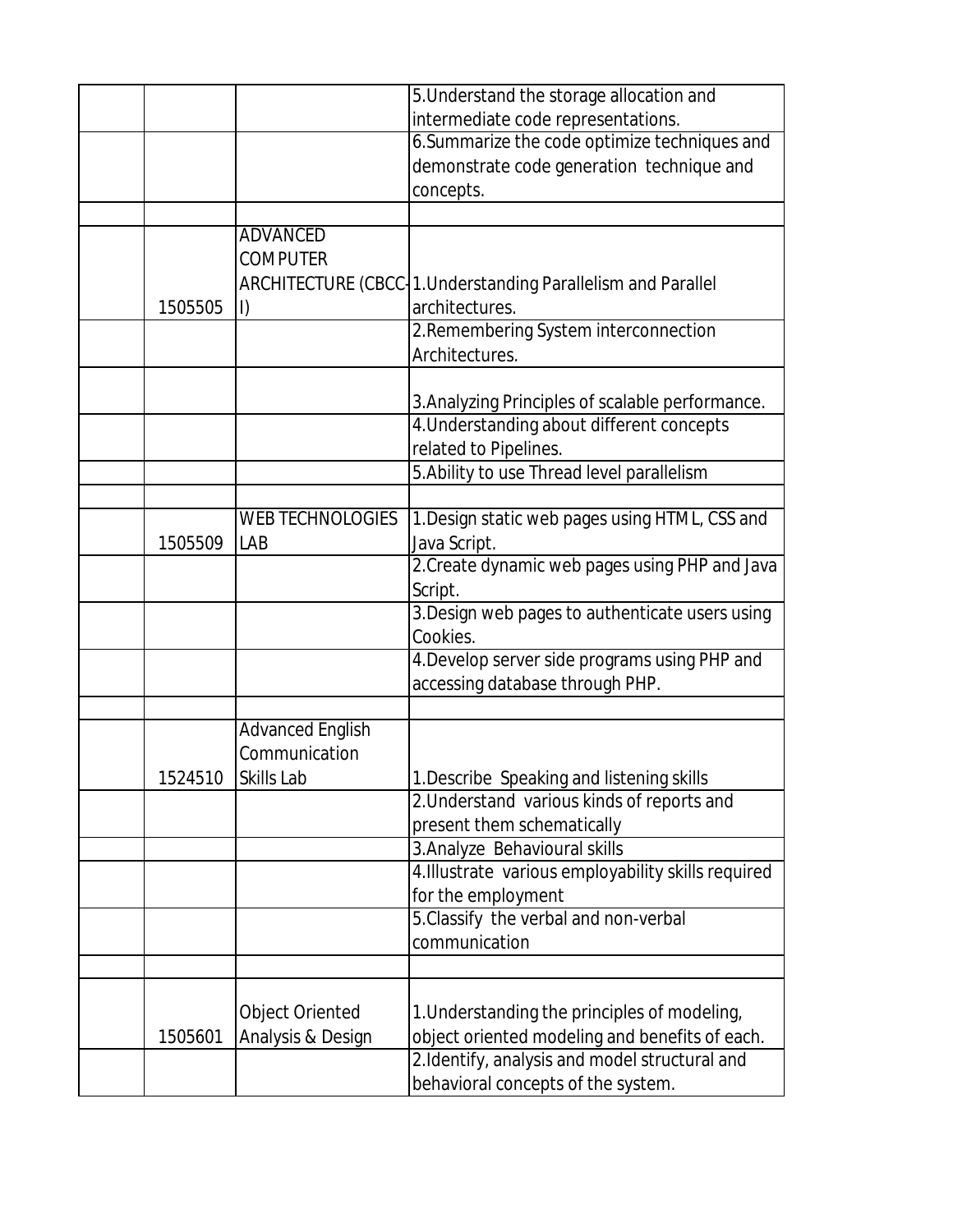|         |                         | 3. Design application and document them using      |
|---------|-------------------------|----------------------------------------------------|
|         |                         | UML diagrams (Class diagrams, Object diagrams,     |
|         |                         | Use case diagrams, Activity diagrams and           |
|         |                         | Interaction diagrams).                             |
|         |                         | 4. Analyze and compare advanced classes and        |
|         |                         | relationships.                                     |
|         |                         | 5. Apply the concepts of architecture design for   |
|         |                         | deploying the code for software.                   |
|         |                         |                                                    |
|         | Design & Analysis of    | 1. Prove the correctness and analyze space and     |
| 1505602 | Algorithms              | time complexity of an algorithm.                   |
|         |                         | 2. Apply the algorithms to solve the problems      |
|         |                         | 3. Understand different algorithm design           |
|         |                         | strategies and apply to real time problems.        |
|         |                         | 4. know the limitations of various design          |
|         |                         | strategies.                                        |
|         |                         |                                                    |
|         |                         | 1. Students will be able to understand security    |
|         | Cryptography &          | and mathematic concepts behind the                 |
| 1505603 | <b>Network Security</b> | cryptographic algorithms.                          |
|         |                         |                                                    |
|         |                         | 2. Students will be able to explain basic concepts |
|         |                         | and algorithms of cryptography, including          |
|         |                         | encryption/decryption and hash functions.          |
|         |                         | 3. Students will be able to describe various       |
|         |                         | network security practice applications.            |
|         |                         | 4. Students will be able analyze protocols for     |
|         |                         | various security objectives with cryptographic     |
|         |                         | tools                                              |
|         |                         | 5. Students will be able to evaluate the role      |
|         |                         | played by various security mechanisms like         |
|         |                         | passwords, access control mechanisms, firewalls    |
|         |                         | etc                                                |
|         |                         |                                                    |
|         |                         | 1.: Understand the importance of data mining,      |
|         |                         | principles of business intelligence and prepare    |
|         |                         | the data needed for data mining using pre-         |
| 1505604 | Data Mining             | processing techniques.                             |
|         |                         | 2. Organize the classification problem with        |
|         |                         | different classifiers and performance of a         |
|         |                         | classifier.                                        |
|         |                         | 3. Understand data mining classification           |
|         |                         | technique using classifiers.                       |
|         |                         | 4. Implement market based analysis using           |
|         |                         | association rule mining.                           |
|         |                         |                                                    |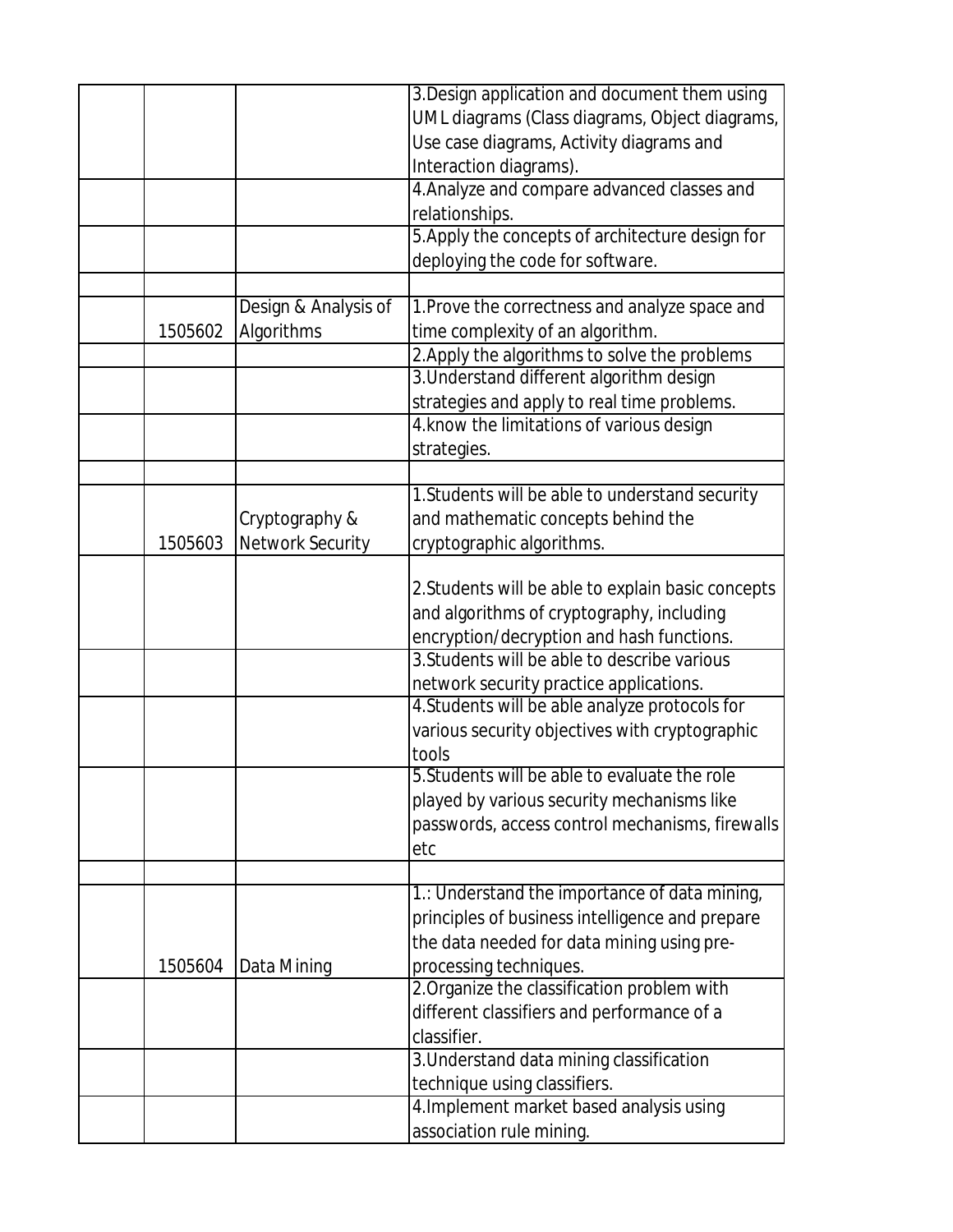|         |                                     | 5. Analyze unsupervised clustering algorithms.                                                               |
|---------|-------------------------------------|--------------------------------------------------------------------------------------------------------------|
|         |                                     |                                                                                                              |
| 1505605 | <b>DEVELOPMENT</b>                  | MOBILE APPLICATION 1. To Understand fundamentals of android<br>operating systems.                            |
|         |                                     | 2. To learn the internals of the Android OS.                                                                 |
|         |                                     | 3. To learn the Mobile application development<br>using the Android SDK.                                     |
|         |                                     | 4. To learn GUI Components and Resources in<br>Android.                                                      |
|         |                                     | 5. To Learn SQLite Database.                                                                                 |
|         |                                     |                                                                                                              |
|         | 1505606 Machine Learning            | 1. Recall the basic concepts of decision trees and<br>neural networks.                                       |
|         |                                     | 2. Apply machine learning algorithms to solve<br>problems of moderate complexity.                            |
|         |                                     | 3. Compare and contrast various machine<br>learning algorithms along with their strengths<br>and weaknesses. |
|         |                                     | 4. Understand the basic concepts of deep<br>learning models.                                                 |
|         |                                     |                                                                                                              |
|         |                                     |                                                                                                              |
|         | Unix & Shell                        | 1. Understand UNIX architecture and get familiar<br>with unix environment and recall the buffer              |
| 1505608 | Programming                         | cache                                                                                                        |
|         |                                     | 2. Understand data structure, algorithms and<br>system calls that provides user interface to the             |
|         |                                     | file system                                                                                                  |
|         |                                     | 3. Understand the context of process with<br>system calls that manipulates and control                       |
|         |                                     | process context.<br>4. Work with UNIX utilities and to develop shell                                         |
|         |                                     | script.                                                                                                      |
|         |                                     | 5. Study various inter process communication                                                                 |
|         |                                     | methods and understand the concept of Multi                                                                  |
|         |                                     | processor system.                                                                                            |
| 1505609 | <b>UML &amp; Data Mining</b><br>Lab | 1. Recall basic concepts of Data mining and UML                                                              |
|         |                                     | 2. Demonstrate the use of Weka tool and visual<br>paradigm.                                                  |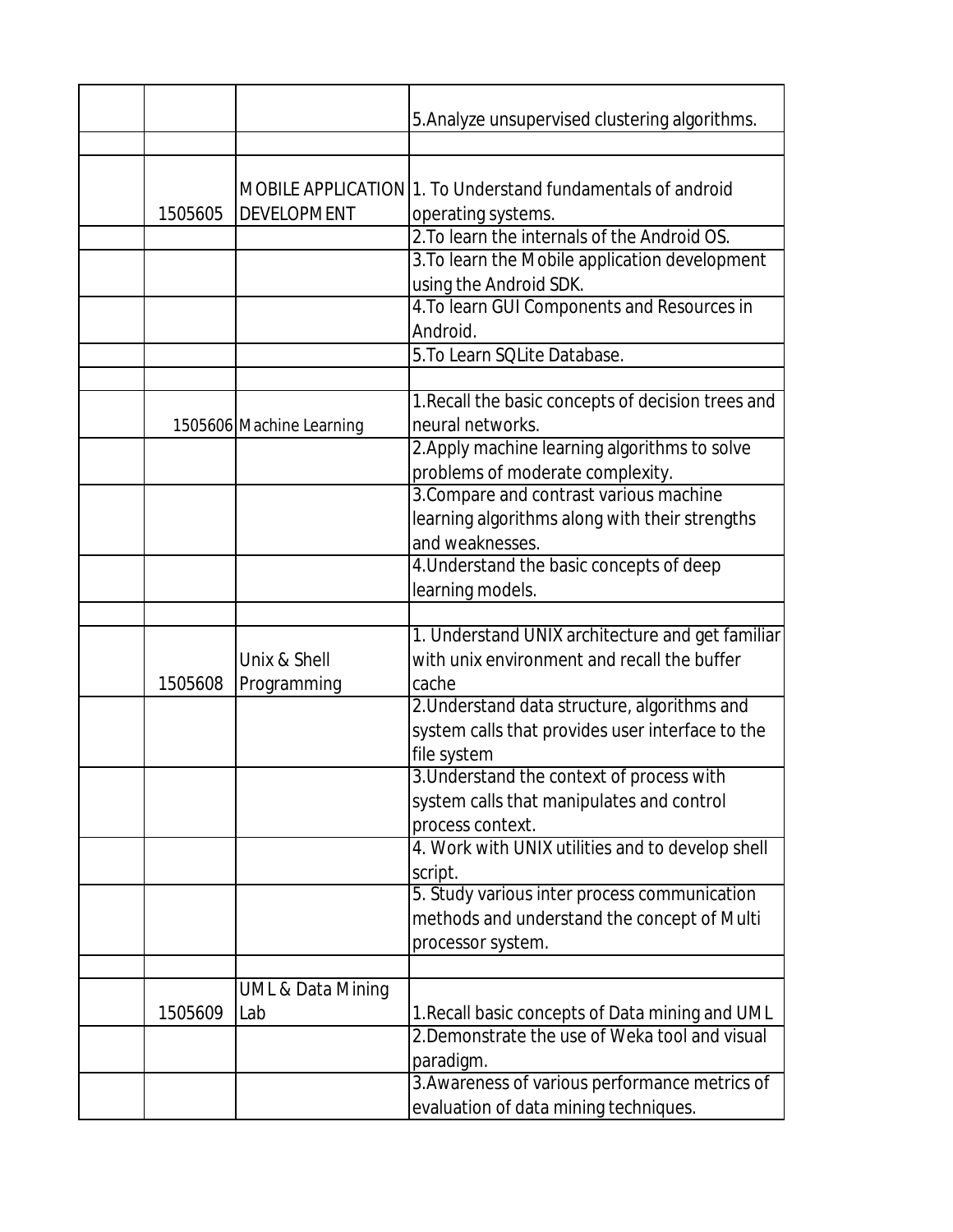|         |                                              | 4. Find solutions to the problems using object<br>oriented approach.                         |
|---------|----------------------------------------------|----------------------------------------------------------------------------------------------|
|         |                                              |                                                                                              |
|         |                                              | 5. Design a application from any suitable domain<br>by incorporating all the core concepts.  |
|         |                                              |                                                                                              |
| 1505609 | <b>Mobile Application</b><br>Development Lab | 1. To Understand fundamentals of android<br>operating systems.                               |
|         |                                              | 2. Illustrate the various components, layouts and<br>views in creating android applications. |
|         |                                              | 3. To understand fundamentals of android<br>programming                                      |
|         |                                              | 4. To Learn menus and action bars in android.                                                |
|         |                                              |                                                                                              |
|         | <b>BIG DATA</b>                              |                                                                                              |
| 1505701 | <b>TECHNOLOGIES</b>                          | 1. Analyze the Bigdata characteristics                                                       |
|         |                                              | 2. Make use of HDFS interfaces to read and write                                             |
|         |                                              | files                                                                                        |
|         |                                              | 3. Analyze the data with MapReduce classes                                                   |
|         |                                              | 4. Build the development environment of                                                      |
|         |                                              | Hadoop to run the job on local job runner and on                                             |
|         |                                              | a cluster                                                                                    |
|         |                                              | 5. Summarize the database applications of                                                    |
|         |                                              | Hadoop                                                                                       |
|         |                                              |                                                                                              |
| 1505702 | <b>Cloud Computing</b>                       | 1. Recall different computing paradigms                                                      |
|         |                                              | 2. Understand the evolution of cloud computing<br>paradigm and its architecture              |
|         |                                              | 3. Explain and characterize different cloud                                                  |
|         |                                              | deployment models and service models                                                         |
|         |                                              | 4. Understand programming models and API's in                                                |
|         |                                              | <b>Cloud Computing</b>                                                                       |
|         |                                              | 5. Identify the Data Center environment and                                                  |
|         |                                              | service providers in cloud computing                                                         |
|         | <b>ARTIFICIAL</b>                            | 1. Categorize the goals of AI, approaches to and                                             |
| 1505703 | <b>INTELLIGENCE</b>                          | progress toward those goals.                                                                 |
|         |                                              | 2. Analyze various AI Search Algorithms.                                                     |
|         |                                              |                                                                                              |
|         |                                              | 3. Represent knowledge of the world using Logic<br>and Infer new facts from that knowledge.  |
|         |                                              | 4. Demonstrate working knowledge of reasoning                                                |
|         |                                              | in the presence of incomplete and/or Uncertain<br>information                                |
|         |                                              |                                                                                              |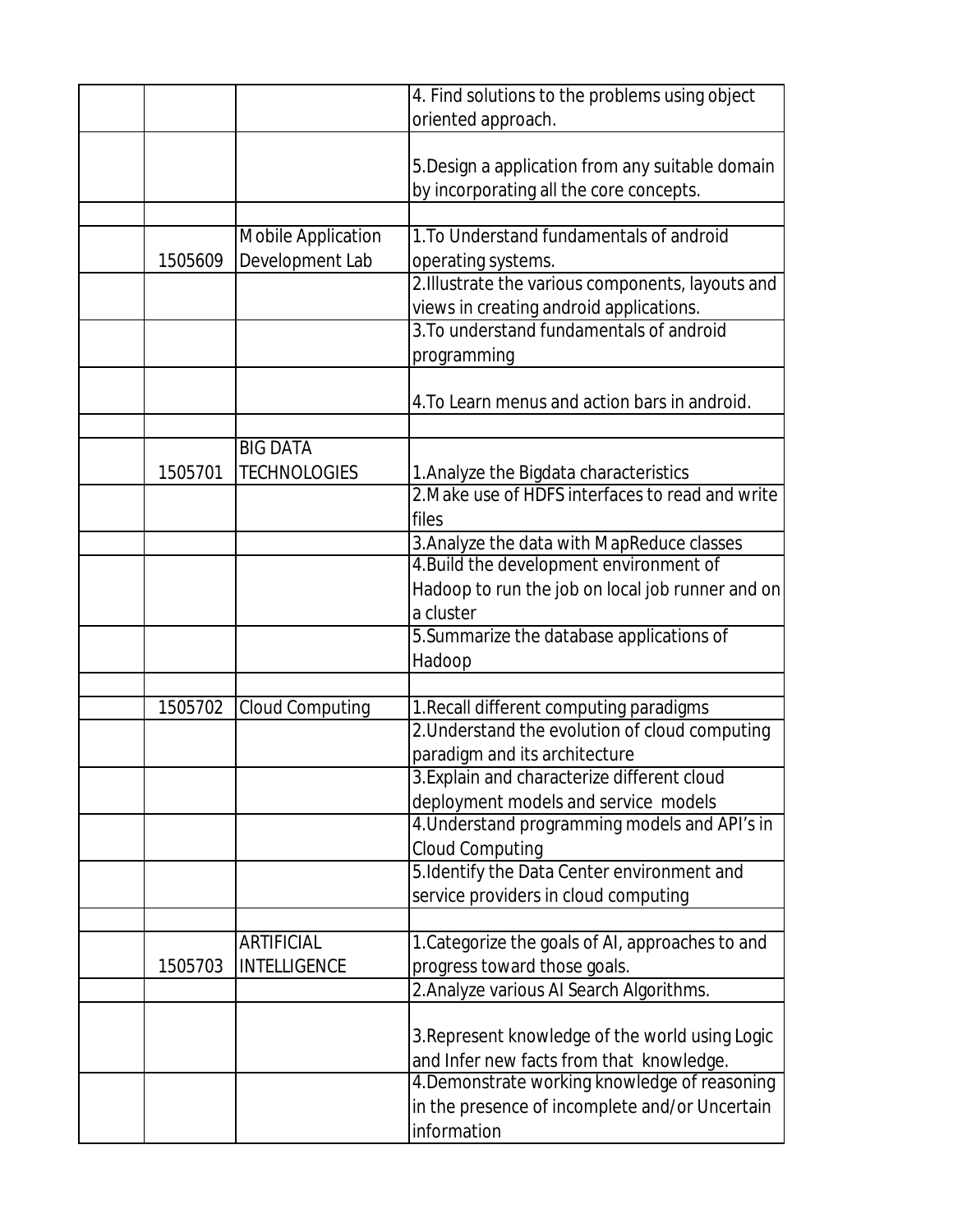|         |                            | 5. Apply Slot- and -Filler Knowledge              |
|---------|----------------------------|---------------------------------------------------|
|         |                            | Representation, Reasoning to real time            |
|         |                            | problems.                                         |
|         |                            | 6. Analyze current trends addressing artificial   |
|         |                            | intelligence.                                     |
|         |                            |                                                   |
| 1505704 | SOFTWARE TESTING           | 1. Recall Software Testing                        |
|         |                            | 2. Compare various Terminologies used in          |
|         |                            | Software Testing.                                 |
|         |                            |                                                   |
|         |                            | 3. Understand various testing methodologies like  |
|         |                            | Path Testing, Domain Testing, Logic based         |
|         |                            | Testing and Tools (Winrunner testing Tool)        |
|         |                            |                                                   |
|         |                            | 4. Construct various graphs useful in Software    |
|         |                            | Testing like Flow Graph, State Graph.             |
|         |                            | 5. Examine various testing strategies and         |
|         |                            | categorize them.                                  |
|         |                            |                                                   |
|         |                            |                                                   |
|         | <b>COMPUTER</b>            | 1. Classify CRT, Color CRT, DVST, Flat Panel      |
| 1505705 | <b>GRAPHICS (CBCC-III)</b> | display devices and Graphical Input Devices.      |
|         |                            | 2. Understand DDA, Bresenhams line drawing        |
|         |                            | algorithms and Midpoint circle generating         |
|         |                            | algorithms, clipping of polygons                  |
|         |                            |                                                   |
|         |                            | 3. Analyze the importance of viewing, projections |
|         |                            | and apply color models in computer graphics       |
|         |                            | 4. Analyze the illumination models, shading       |
|         |                            | models and types of animations                    |
|         |                            |                                                   |
|         | MOBILE COMPUTING           |                                                   |
| 1505706 | (CBCC-III)                 |                                                   |
|         |                            | 1. Interpret the basics of mobile computing       |
|         |                            | 2. Apply various controls to access medium like   |
|         |                            | SDMA, FDMA, TDMA, AND CDMA.                       |
|         |                            | 3. Analyze various telecommunication system       |
|         |                            | like GSM, GPRS.                                   |
|         |                            | 4. Identify the different networks like mobile    |
|         |                            | network and wiressLAN.                            |
|         |                            | 5. Demonstrate the functionality of mobile        |
|         |                            | IP, TCP and its improvements.                     |
|         |                            |                                                   |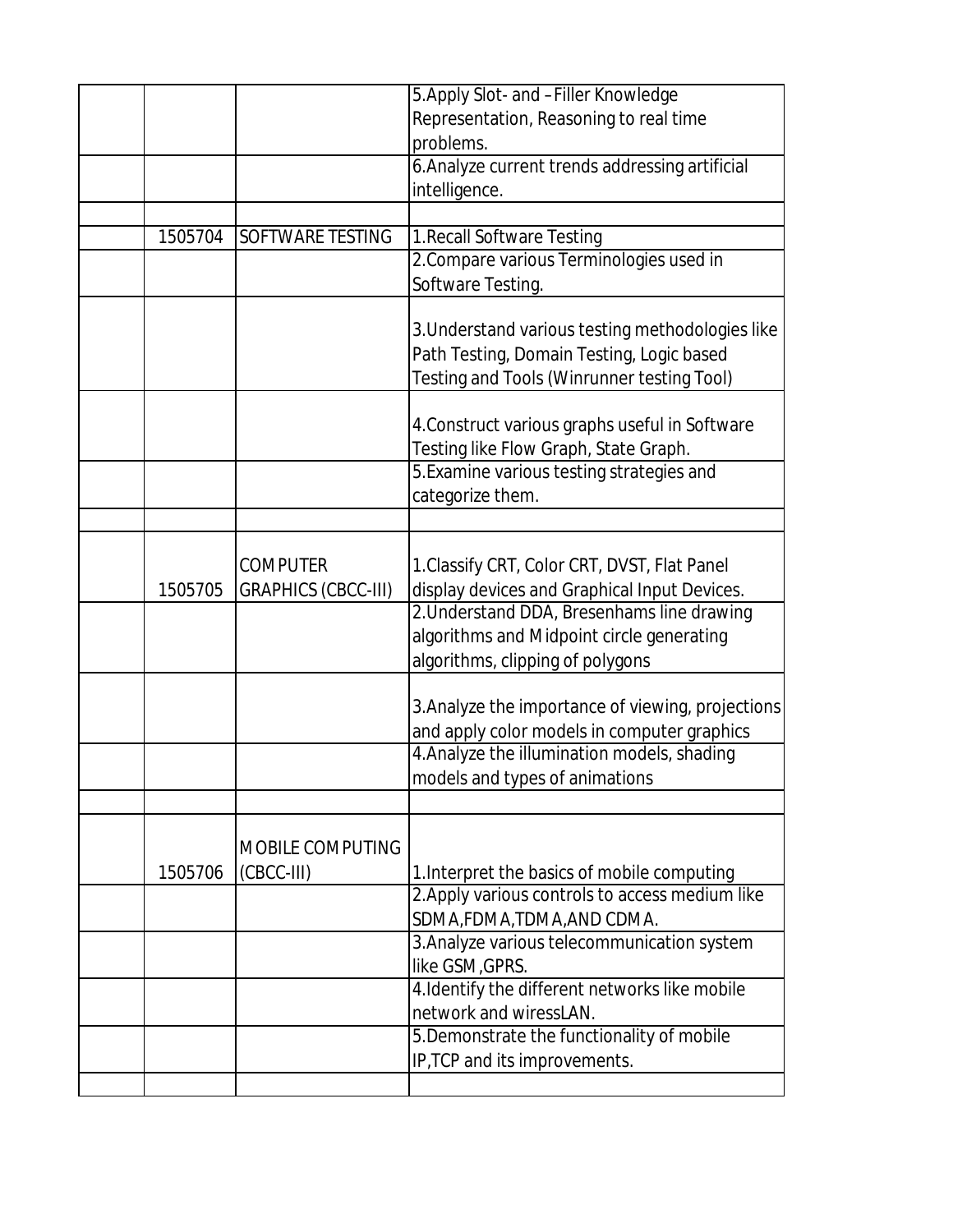| 1505707 | <b>NATURAL LANGUAGE</b><br>PROCESSING (CBCC-<br>III) | 1. Summarize all the fundamentals required for<br><b>Computational Linguistics.</b>                            |
|---------|------------------------------------------------------|----------------------------------------------------------------------------------------------------------------|
|         |                                                      | 2. Analyze Parsing and resolve Ambiguity.                                                                      |
|         |                                                      | 3. Interpret Context and Free Grammars for                                                                     |
|         |                                                      | Language Specifications.                                                                                       |
|         |                                                      | 4. Illustrate intelligent agents for real time                                                                 |
|         |                                                      | problems                                                                                                       |
|         |                                                      |                                                                                                                |
| 1505708 | <b>INTERNET OF THINGS</b>                            | 1. Demonstrate knowledge on Protocols,<br>functional blocks and communication models of<br>Internet of things. |
|         |                                                      | 2.Identify domain specific IoT's                                                                               |
|         |                                                      | 3. Design appropriate solutions for IoT                                                                        |
|         |                                                      | applications                                                                                                   |
|         |                                                      | 4. Apply logical techniques using python                                                                       |
|         |                                                      | 5. Use advances in IoT technology to design and                                                                |
|         |                                                      | 1. Demonstrate the working programming                                                                         |
|         | SOFTWARE TESTING                                     | constructs like ifelse, Switch, for, While,<br>do-                                                             |
| 1505709 | LAB                                                  | while.                                                                                                         |
|         |                                                      |                                                                                                                |
|         |                                                      | 2. Illustrate test cases for real time applications                                                            |
|         |                                                      | 3. Understand Winrunner Testing Tool.                                                                          |
|         |                                                      |                                                                                                                |
|         | <b>INTERNET OF THINGS</b>                            |                                                                                                                |
| 1505710 | LAB                                                  | 1. Understand the basics of Internet of Thing                                                                  |
|         |                                                      | 2. Demonstrate Python and Eclipse background                                                                   |
|         |                                                      | 3. Develop basic programs in python                                                                            |
|         |                                                      | 4. Infer knowledge of Arduino IDE & Arduino                                                                    |
|         |                                                      | <b>Boards</b>                                                                                                  |
|         |                                                      | 5. Summarize on Raspberry Pi                                                                                   |
|         |                                                      |                                                                                                                |
|         | Software Project                                     | 1. Understand the software Development life                                                                    |
| 1505801 | Management                                           | cycle and software economics.                                                                                  |
|         |                                                      | 2. Estimate project cost and perform cost-benefit                                                              |
|         |                                                      | evaluation among projects.                                                                                     |
|         |                                                      | 3. Apply schedule and cost control techniques for                                                              |
|         |                                                      | project monitoring including contract                                                                          |
|         |                                                      | management.                                                                                                    |
|         |                                                      | 4. Apply quality models in software projects for<br>maintaining software quality and reliability.              |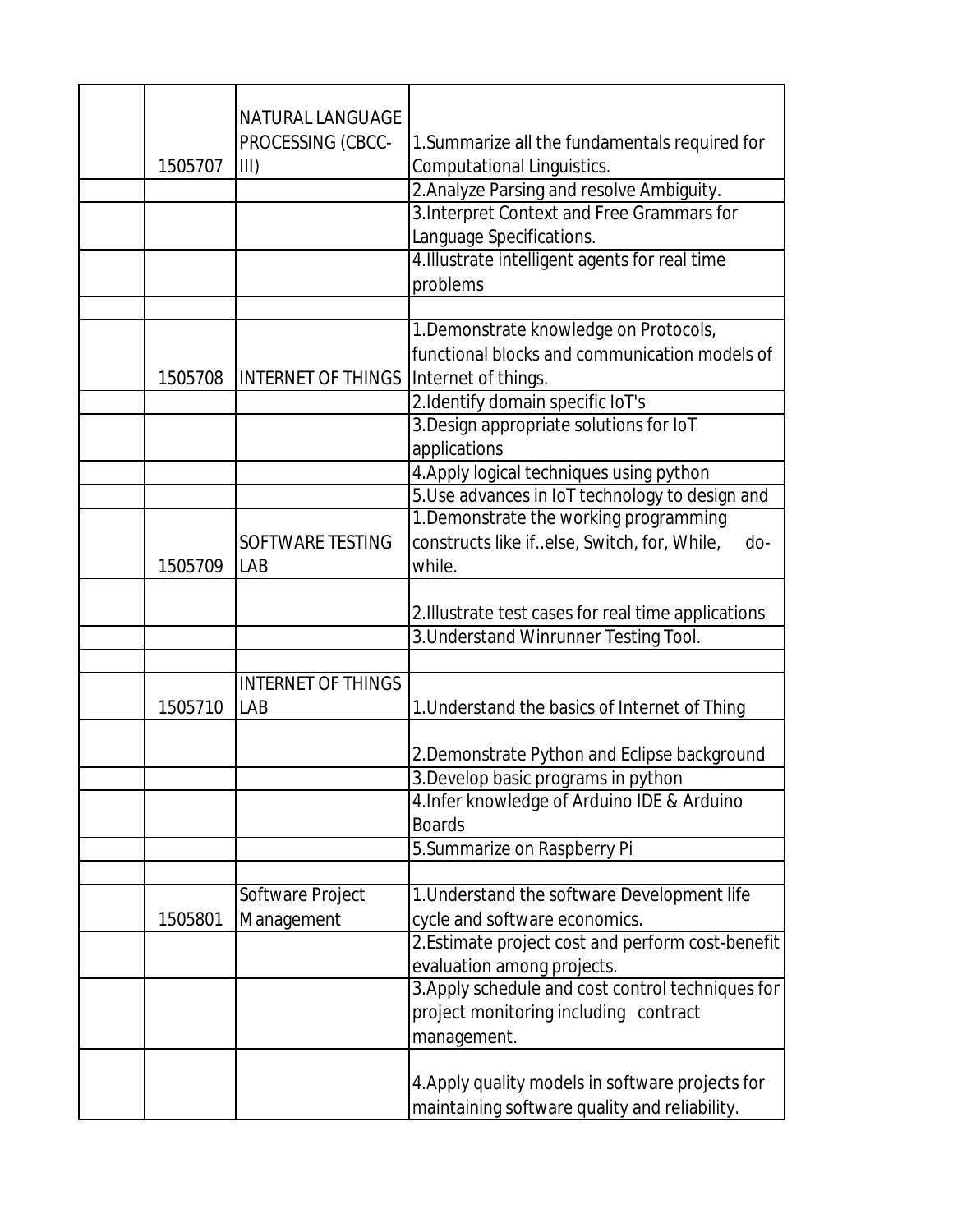|         |                        | 5. Perform project management using project      |
|---------|------------------------|--------------------------------------------------|
|         |                        | profiles and software economics.                 |
|         |                        |                                                  |
|         |                        | 1. Review the hacking and discuss the            |
| 1505802 | <b>Ethical Hacking</b> | information gathering tools.                     |
|         |                        | 2. Demonstrate the scanning and enumeration      |
|         |                        | techniques.                                      |
|         |                        | 3. Describe the system hacking tools.            |
|         |                        | 4. Remembering the programming                   |
|         |                        | fundamentals.                                    |
|         |                        | 5. Discuss the penetration testing.              |
|         |                        |                                                  |
|         |                        | 1. Know the principles and functions of          |
| 1525803 | Management Science     | management                                       |
|         |                        | 2. Understand the various concepts, approaches   |
|         |                        | and theories of management in the real           |
|         |                        | situation.                                       |
|         |                        | 3. Compare and contrast organization structure   |
|         |                        | designs and charts diligently with theoretical   |
|         |                        | learning concepts                                |
|         |                        | 4. To be aware of the role, functions and        |
|         |                        | functioning of human resource department of      |
|         |                        | the organizations.                               |
|         |                        | 5. Identify the elements of Operations           |
|         |                        | management and develop PERT/CPM Charts for       |
|         |                        | projects of an enterprise and estimate time      |
|         |                        | & cost of project.                               |
|         |                        | 6. Analyze the concept of strategic planning and |
|         |                        | implementation and apply on the decisions in     |
|         |                        | strategic management.                            |
|         |                        |                                                  |
|         |                        | 1. Understand the basic concepts of Digital      |
|         | Digital Image          | image properties and data structures for image   |
| 1505804 | Processing             | analysis.                                        |
|         |                        | 2. Understand the concepts of Image              |
|         |                        | preprocessing and Image restoration.             |
|         |                        | 3. Analyze the concepts of Color models and      |
|         |                        | color transformations.                           |
|         |                        |                                                  |
|         |                        | 4. Understand the concepts of Segmentationand    |
|         |                        | learn about Line detection and Edge detection.   |
|         |                        | 5. Analyze the concepts of Image transformation  |
|         |                        | and Image data compression.                      |
|         |                        |                                                  |